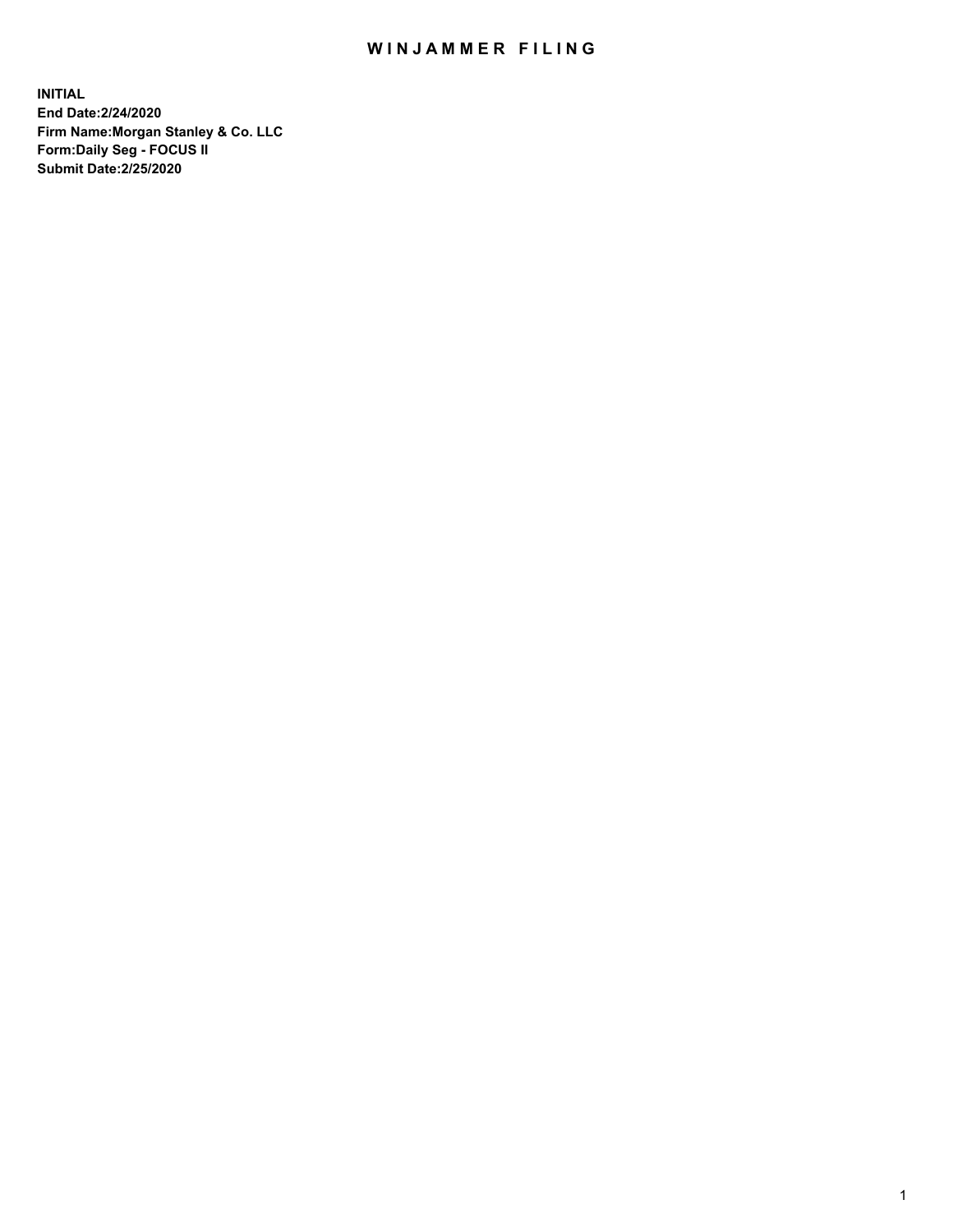**INITIAL End Date:2/24/2020 Firm Name:Morgan Stanley & Co. LLC Form:Daily Seg - FOCUS II Submit Date:2/25/2020 Daily Segregation - Cover Page**

| Name of Company                                                                                                                                                                                                                                                                                                                | Morgan Stanley & Co. LLC                                    |
|--------------------------------------------------------------------------------------------------------------------------------------------------------------------------------------------------------------------------------------------------------------------------------------------------------------------------------|-------------------------------------------------------------|
| <b>Contact Name</b>                                                                                                                                                                                                                                                                                                            | <b>Ikram Shah</b>                                           |
| <b>Contact Phone Number</b>                                                                                                                                                                                                                                                                                                    | 212-276-0963                                                |
| <b>Contact Email Address</b>                                                                                                                                                                                                                                                                                                   | Ikram.shah@morganstanley.com                                |
| FCM's Customer Segregated Funds Residual Interest Target (choose one):<br>a. Minimum dollar amount: ; or<br>b. Minimum percentage of customer segregated funds required:% ; or<br>c. Dollar amount range between: and; or<br>d. Percentage range of customer segregated funds required between: % and %.                       | 235,000,000<br><u>0</u><br>00<br>0 <sub>0</sub>             |
| FCM's Customer Secured Amount Funds Residual Interest Target (choose one):<br>a. Minimum dollar amount: ; or<br>b. Minimum percentage of customer secured funds required:%; or<br>c. Dollar amount range between: and; or<br>d. Percentage range of customer secured funds required between:% and%.                            | 140,000,000<br><u>0</u><br>0 <sub>0</sub><br>0 <sub>0</sub> |
| FCM's Cleared Swaps Customer Collateral Residual Interest Target (choose one):<br>a. Minimum dollar amount: ; or<br>b. Minimum percentage of cleared swaps customer collateral required:% ; or<br>c. Dollar amount range between: and; or<br>d. Percentage range of cleared swaps customer collateral required between:% and%. | 92,000,000<br><u>0</u><br>0 Q<br>0 <sub>0</sub>             |

Attach supporting documents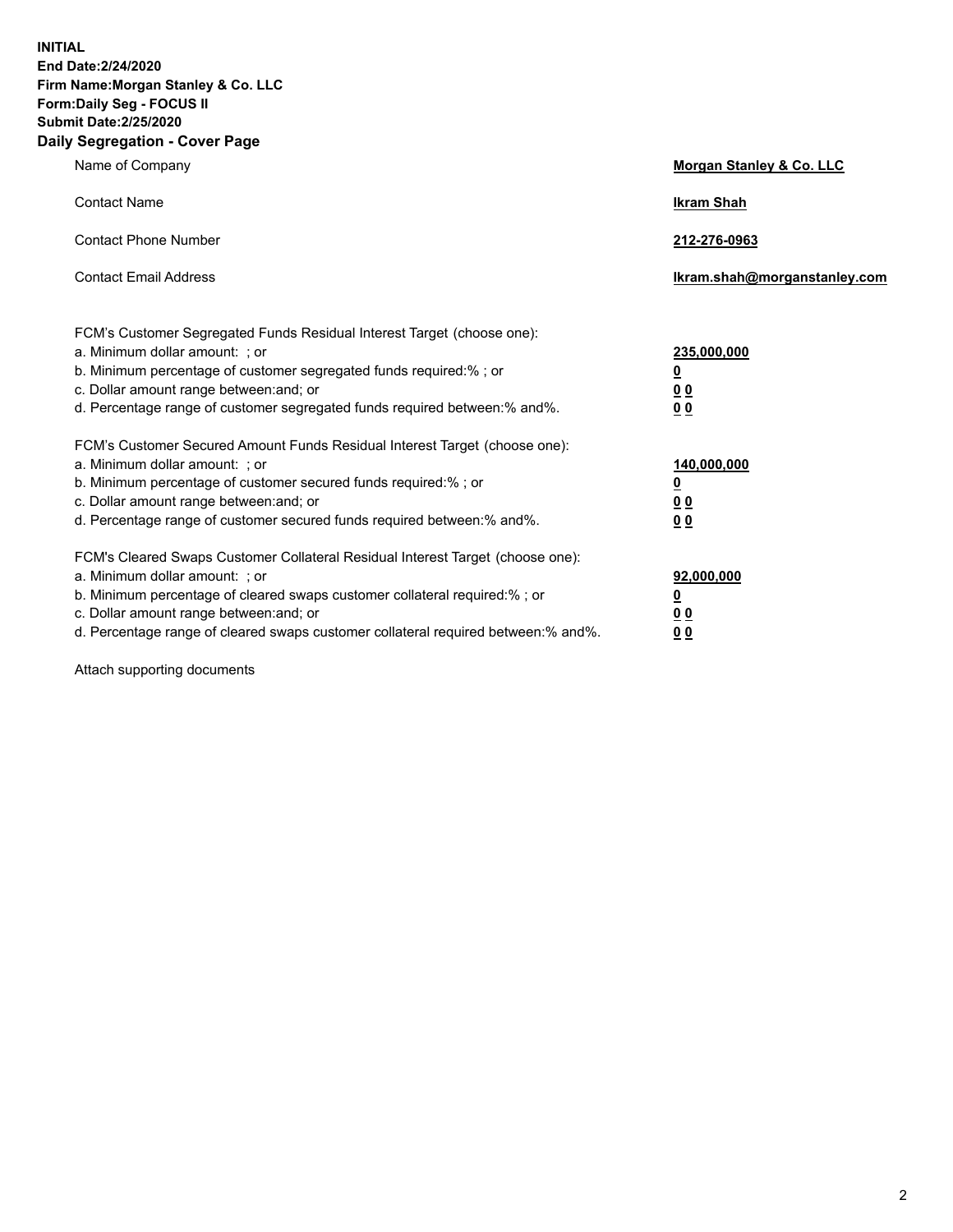## **INITIAL End Date:2/24/2020 Firm Name:Morgan Stanley & Co. LLC Form:Daily Seg - FOCUS II Submit Date:2/25/2020 Daily Segregation - Secured Amounts** Foreign Futures and Foreign Options Secured Amounts Amount required to be set aside pursuant to law, rule or regulation of a foreign government or a rule of a self-regulatory organization authorized thereunder **0** [7305] 1. Net ledger balance - Foreign Futures and Foreign Option Trading - All Customers A. Cash **3,317,659,824** [7315] B. Securities (at market) **2,220,969,470** [7317] 2. Net unrealized profit (loss) in open futures contracts traded on a foreign board of trade **-488,534,199** [7325] 3. Exchange traded options a. Market value of open option contracts purchased on a foreign board of trade **6,128,647** [7335] b. Market value of open contracts granted (sold) on a foreign board of trade **-9,531,476** [7337] 4. Net equity (deficit) (add lines 1. 2. and 3.) **5,046,692,266** [7345] 5. Account liquidating to a deficit and account with a debit balances - gross amount **520,933,737** [7351] Less: amount offset by customer owned securities **-518,712,846** [7352] **2,220,891** 6. Amount required to be set aside as the secured amount - Net Liquidating Equity Method (add lines 4 and 5) 7. Greater of amount required to be set aside pursuant to foreign jurisdiction (above) or line 6. FUNDS DEPOSITED IN SEPARATE REGULATION 30.7 ACCOUNTS 1. Cash in banks A. Banks located in the United States **314,529,410** [7500] B. Other banks qualified under Regulation 30.7 **563,155,771** [7520] **877,685,181** 2. Securities A. In safekeeping with banks located in the United States **429,832,551** [7540] B. In safekeeping with other banks qualified under Regulation 30.7 **0** [7560] **429,832,551** [7570] 3. Equities with registered futures commission merchants A. Cash **14,911,551** [7580] B. Securities **0** [7590] C. Unrealized gain (loss) on open futures contracts **6,998,830** [7600] D. Value of long option contracts **0** [7610] E. Value of short option contracts **0** [7615] **21,910,381** [7620] 4. Amounts held by clearing organizations of foreign boards of trade A. Cash **0** [7640] B. Securities **0** [7650] C. Amount due to (from) clearing organization - daily variation **0** [7660] D. Value of long option contracts **0** [7670] E. Value of short option contracts **0** [7675] **0** [7680] 5. Amounts held by members of foreign boards of trade A. Cash **2,618,692,252** [7700] B. Securities **1,791,136,919** [7710] C. Unrealized gain (loss) on open futures contracts **-495,533,029** [7720] D. Value of long option contracts **6,128,647** [7730] E. Value of short option contracts **-9,531,476** [7735] **3,910,893,313** 6. Amounts with other depositories designated by a foreign board of trade **0** [7760] 7. Segregated funds on hand **0** [7765] 8. Total funds in separate section 30.7 accounts **5,240,321,426** [7770]

- 9. Excess (deficiency) Set Aside for Secured Amount (subtract line 7 Secured Statement Page 1 from Line 8)
- 10. Management Target Amount for Excess funds in separate section 30.7 accounts **140,000,000** [7780]
- 11. Excess (deficiency) funds in separate 30.7 accounts over (under) Management Target **51,408,269** [7785]

[7354] **5,048,913,157** [7355]

**5,048,913,157** [7360]

[7530]

[7740] **191,408,269** [7380]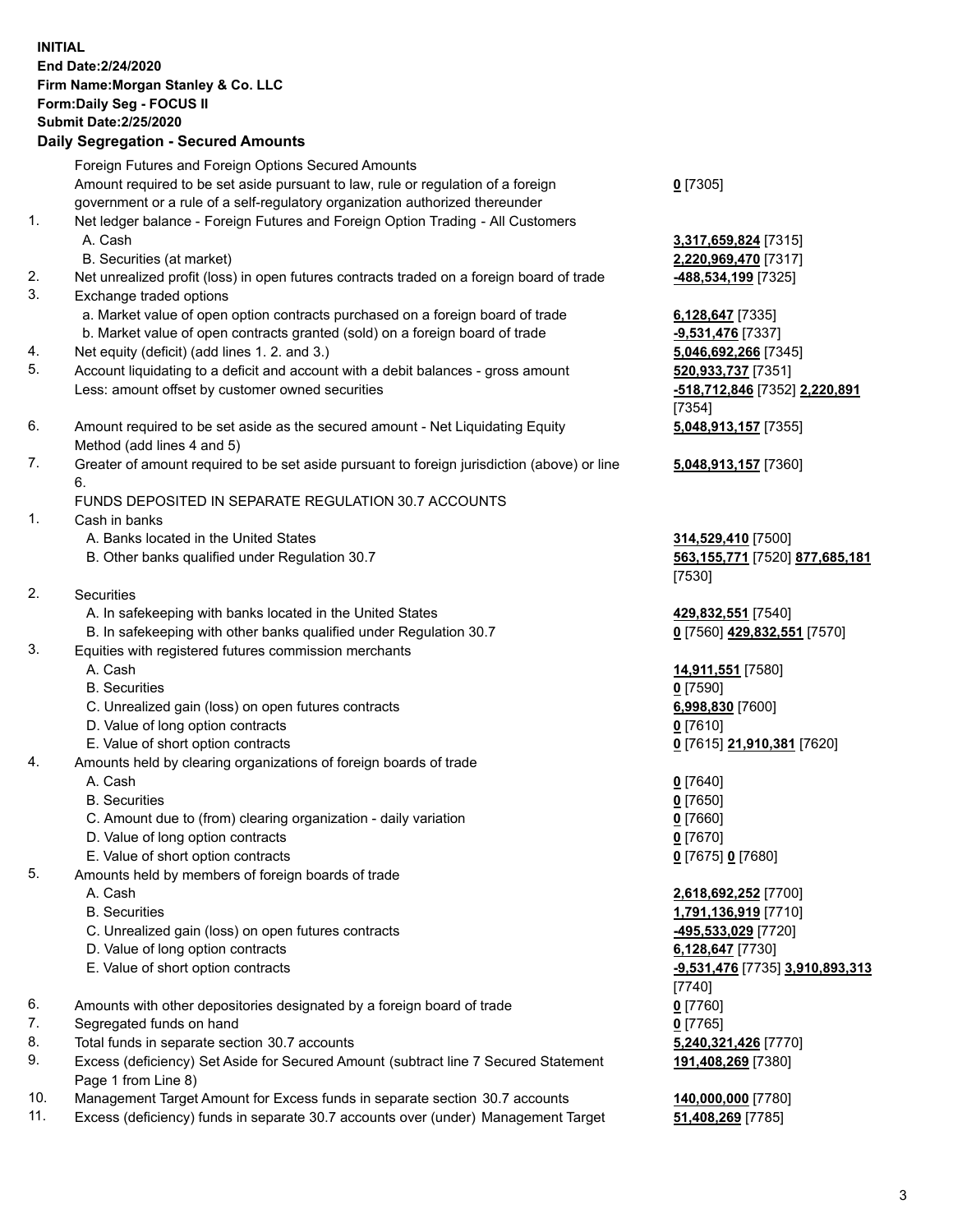**INITIAL End Date:2/24/2020 Firm Name:Morgan Stanley & Co. LLC Form:Daily Seg - FOCUS II Submit Date:2/25/2020 Daily Segregation - Segregation Statement** SEGREGATION REQUIREMENTS(Section 4d(2) of the CEAct) 1. Net ledger balance A. Cash **9,221,436,932** [7010] B. Securities (at market) **5,860,737,640** [7020] 2. Net unrealized profit (loss) in open futures contracts traded on a contract market **742,983,923** [7030] 3. Exchange traded options A. Add market value of open option contracts purchased on a contract market **651,684,683** [7032] B. Deduct market value of open option contracts granted (sold) on a contract market **-517,804,639** [7033] 4. Net equity (deficit) (add lines 1, 2 and 3) **15,959,038,539** [7040] 5. Accounts liquidating to a deficit and accounts with debit balances - gross amount **1,242,423,241** [7045] Less: amount offset by customer securities **-1,230,965,198** [7047] **11,458,043** [7050] 6. Amount required to be segregated (add lines 4 and 5) **15,970,496,582** [7060] FUNDS IN SEGREGATED ACCOUNTS 7. Deposited in segregated funds bank accounts A. Cash **2,593,549,043** [7070] B. Securities representing investments of customers' funds (at market) **0** [7080] C. Securities held for particular customers or option customers in lieu of cash (at market) **951,301,953** [7090] 8. Margins on deposit with derivatives clearing organizations of contract markets A. Cash **8,351,890,813** [7100] B. Securities representing investments of customers' funds (at market) **0** [7110] C. Securities held for particular customers or option customers in lieu of cash (at market) **4,909,435,687** [7120] 9. Net settlement from (to) derivatives clearing organizations of contract markets **-695,711,664** [7130] 10. Exchange traded options A. Value of open long option contracts **651,684,683** [7132] B. Value of open short option contracts **and the set of our original contracts -517,804,639** [7133] 11. Net equities with other FCMs A. Net liquidating equity **14,992,391** [7140] B. Securities representing investments of customers' funds (at market) **0** [7160] C. Securities held for particular customers or option customers in lieu of cash (at market) **0** [7170] 12. Segregated funds on hand **0** [7150] 13. Total amount in segregation (add lines 7 through 12) **16,259,338,267** [7180] 14. Excess (deficiency) funds in segregation (subtract line 6 from line 13) **288,841,685** [7190] 15. Management Target Amount for Excess funds in segregation **235,000,000** [7194]

16. Excess (deficiency) funds in segregation over (under) Management Target Amount Excess

**53,841,685** [7198]